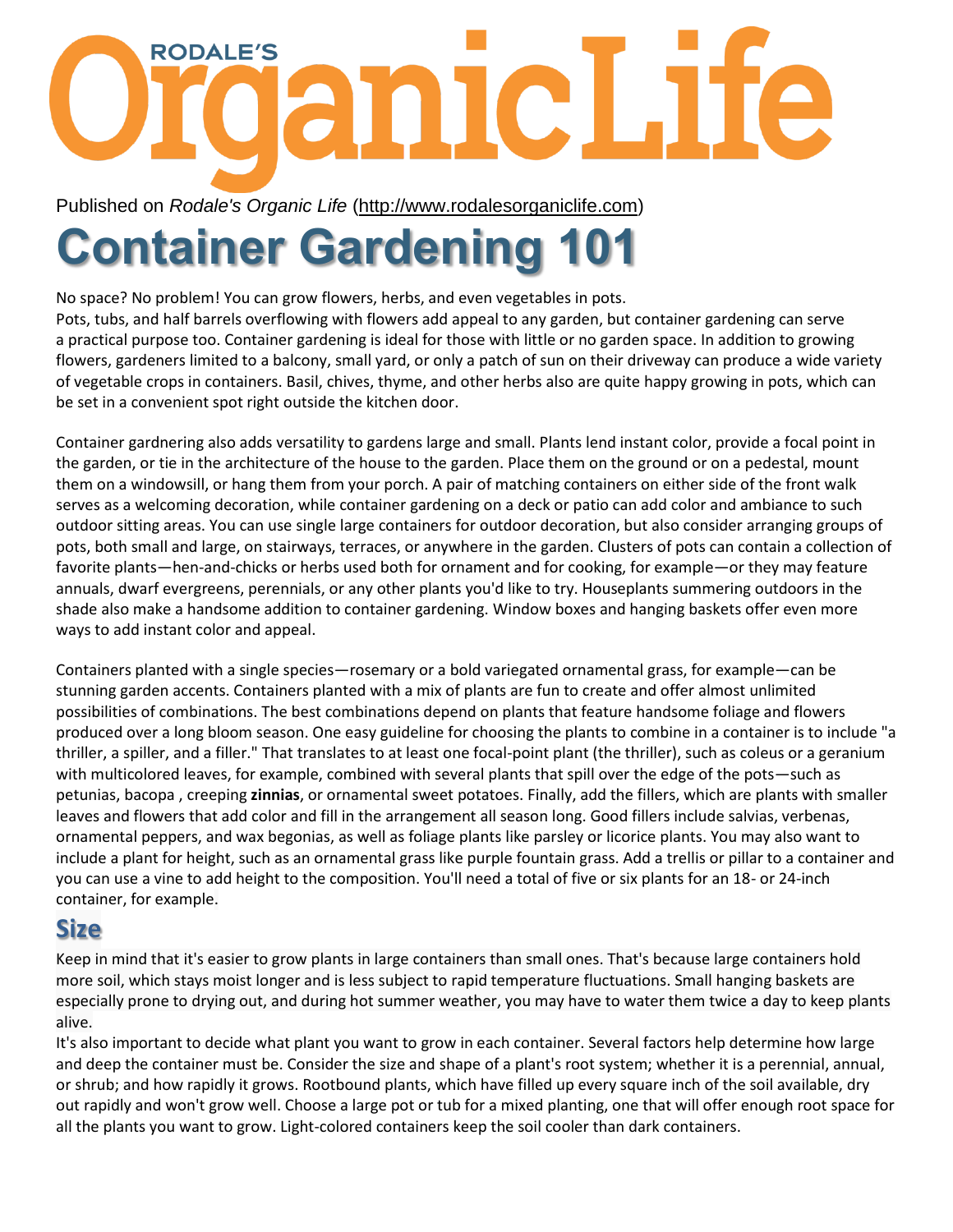The maximum size (and weight) of a container is limited by how much room you have, what will support it, and whether or not you plan to move it. If your container garden is located on a balcony or deck, be sure to check how much weight the structure will safely hold.

#### **Drainage**

Whatever container you choose, drainage holes are essential. Without drainage, soil will become waterlogged and plants may die. The holes need not be large, but there must be enough so that excess water can drain out. If a container has no holes, try drilling some yourself. A container without holes is best used as a cachepot, or cover, to hide a plain pot. Cachepots (with holes and without them) are useful for managing large plants and heavy pots: Grow your plant in an ordinary nursery pot that fits inside a decorative cachepot so you can move them separately.

Self-watering, double-walled containers, hanging baskets, and window boxes are available. These are a useful option for dealing with smaller plants that need frequent watering.

**Materials** Each type of container has merits and disadvantages:

- Clay or terra-cotta containers are attractive but breakable and are easily damaged by freezing and thawing. In Northern areas, most need to be stored in a frost-free location to prevent cracking and are not suitable for hardy perennials or shrubs that will be kept outdoors year-round.
- Cast concrete is long-lasting and comes in a range of sizes and styles. These can be left outside in all weather. You can even make attractive ones yourself. Plain concrete containers are very heavy, so they are difficult to move and not suitable for using on decks or balconies. Concrete mixed with vermiculite or perlite, or concrete and fiberglass blends, are much lighter.
- Plastic and fiberglass pots and planters are lightweight, relatively inexpensive, and available in many sizes and shapes. Choose sturdy and somewhat flexible containers and avoid thin, stiff ones—they become brittle with cold or age.
- Containers made of polyurethane foam weigh up to 90 percent less than terra cotta or concrete containers, yet they look remarkably like their much-heavier cousins. Polyurethane foam containers resist chipping and cracking and also can insulate roots against both hot and cold temperatures, making them a good choice for potting up plants that will stay outside year-round.
- Wood is natural looking and protects roots from rapid temperature swings. You can build wooden planters yourself. Choose a naturally rot-resistant wood such as cedar or locust, or use pine treated with a nontoxic preservative. (Don't use creosote, which is toxic to plants.) Molded wood-fiber containers are sturdy and inexpensive.
- Metals are strong, but they conduct heat, exposing roots to rapid temperature fluctuations. Metal must be lined with plastic for growing edibles.

### **Prep**

Since containers are heavy once they are filled with soil, decide where they will be located and move them into position before filling and planting. If keeping them watered during the day is a problem, look for sites that receive morning sun and are shaded during the hottest part of the day, even if you are growing plants for full sun. Afternoon shade will reduce the amount of moisture plants need.

While your containers must have drainage holes, it's not necessary to cover the holes with pot shards or gravel before you add potting mix. The covering won't improve drainage, and pot shards may actually block the holes. Instead, prevent soil from washing out by placing a layer of paper towel or newspaper over the holes before adding mix. If your container is too deep, you can put a layer of gravel or Styrofoam in the bottom to reduce the amount of potting soil required.

Plain garden [soil](https://www.rodalesorganiclife.com/node/16626) is too dense for container gardening. For containers up to 1 gallon in size, use a houseplant soil mixture; see the Houseplants entry for a recipe. For larger containers, use a relatively coarse soilless planting mixture to maintain the needed water and air balance. Buy a commercial planting mix or make your own from equal parts of compost, pulverized pine or fir bark, and perlite or vermiculite. For each cubic foot of mix add 4 ounces of dolomitic limestone, 1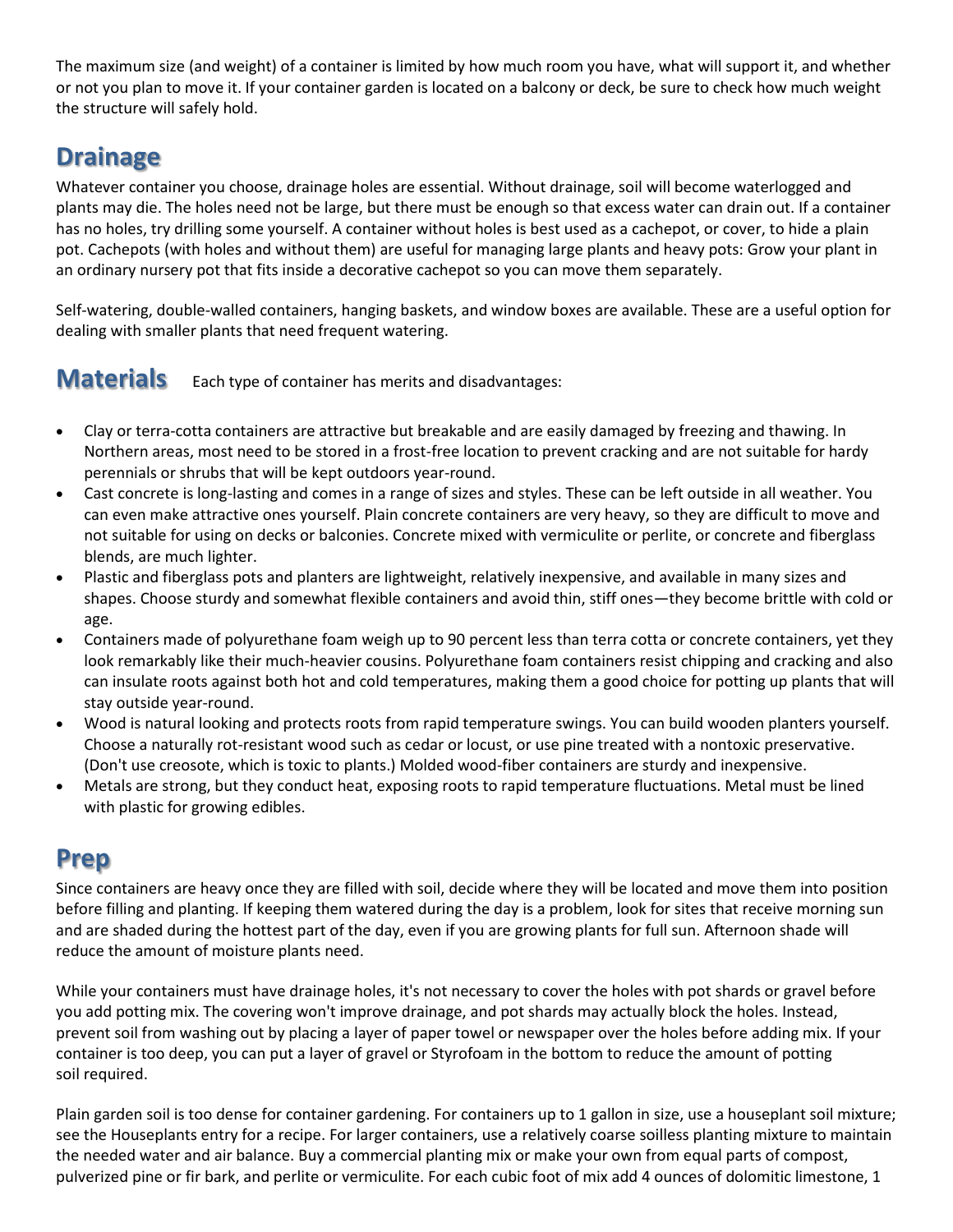pound of rock phosphate or colloidal phosphate, 4 ounces of greensand, 1 pound of granite dust, and 2 ounces of blood meal.

Many of the components of potting soil are lightweight, dust-producing materials that can irritate your eyes, skin, and lungs. In particular, vermiculite can contain low levels of asbestos; compost and peat moss can contain mold spores. When you mix potting soil, observe the following precautions:

- Work outdoors or in a well-ventilated garage or garden shed.
- Wear a dust mask.
- Dampen individual ingredients before mixing them together to minimize the amount of dust released.
- When you're finished, wash your hands thoroughly. If you've been working with vermiculite, be aware that the dust can cling to your clothing. Remove and wash dusty clothing as soon as possible to avoid dispersing asbestos inside your house.

You may want to mix in one of the special super-absorbent polymers—synthetic substances that hold large amounts of water available for plants. They will improve water availability without making the soil soggy. While these products are not naturally occurring substances, they appear to be inert and to have no toxic breakdown products.

Premoisten soil either by watering it before you fill containers or by flooding the containers with water several times and stirring. Be sure the soil is uniformly moist before planting.

If you are planting a mixed container, ignore spacing requirements and plant densely; you will need to prune plants once they fill in. For trees and shrubs, trim off any circling roots and cover the root ball to the same level as it was set at the nursery. Firm the planter mixture gently and settle by watering thoroughly. Don't fill pots level to the top with soil mixture—leave space for watering.

## **Selecting Plants**

Almost any vegetable, flower, herb, shrub, or small tree can grow successfully in a container. Dwarf and compact cultivars are best, especially for smaller pots. Select plants to suit the climate and the amount of sun or shade the container will receive. If you are growing fragrant plants, such as heliotrope (Heliotropium arborescens), place containers in a site protected from breezes, which will disperse the perfume.

Use your imagination, and combine upright and trailing plants, edibles, and flowers for pleasing and colorful effects. Container gardening can be enjoyed for one season and discarded, or designed to last for years. When designing permanent containers, remember that the plants will be less hardy than usual because their roots are more exposed to fluctuating air temperature. Nonhardy plants will need to have winter protection or be moved to a sheltered space. So consider how heavy the container will be and decide how you will move it before choosing a nonhardy plant.

### **Vegetables + Herbs**

You can grow vegetables in individual containers—from large pots to 5-gallon buckets or half barrels, the largest of which will accommodate a single tomato plant or several smaller vegetables such as broccoli or cabbage. Dwarf or bush forms of larger vegetables such as tomatoes, pumpkins, and winter squash are most suited to container gardening. Theme gardens also are fun to try. Plant a salad garden with colorful lettuces, dwarf tomatoes, chives, and parsley. Or perhaps try a pizza garden, with different types of basil, plus tomatoes and peppers. Or plant a container with edible flowers such as marigolds, pansies (Viola × wittrockiana), and nasturtiums (Tropaeolum majus).

#### **[Annuals](https://www.rodalesorganiclife.com/node/15741)**

For containers that remain attractive all summer long, look for warm-weather annuals that bloom all summer or have foliage that remains attractive. Geraniums, marigolds, wax begonias, coleus (Solenostemon scutellarioides), scarlet sage (Salvia splendens), and flowering tobaccos (Nicotiana spp.) are all good choices, but you will find many, many more in garden centers and seed catalogs. Experiment, and if one plant doesn't work out, don't worry about it—just cut it down and try something else. For large containers, dwarf cannas and dwarf dahlias also make satisfying additions.